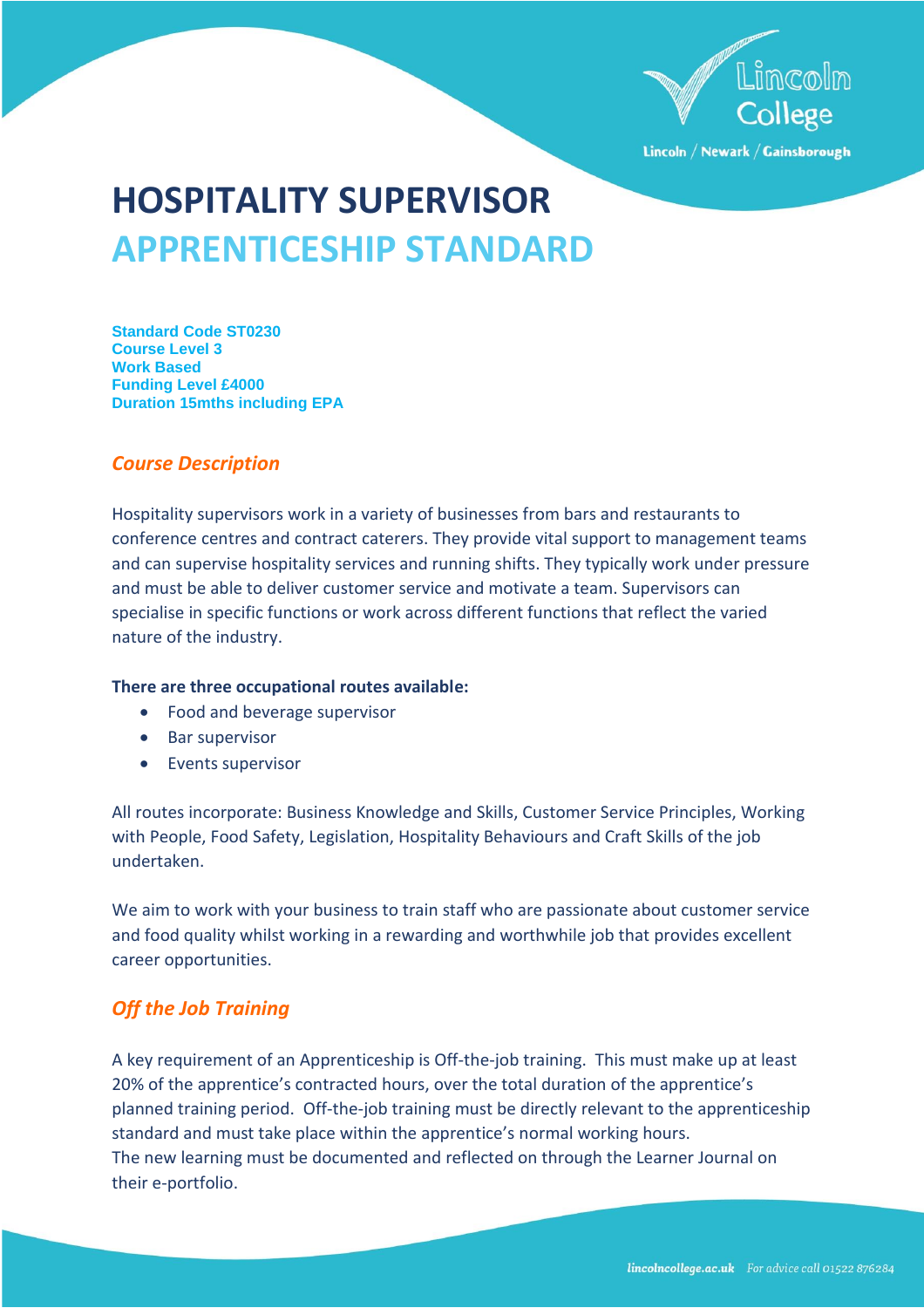# *Entry Requirements*

The Apprentice will need to be in a relevant role and show a willingness to undertake the knowledge, skills and behaviours required. They will also need to have Level 2 Maths and English (GCSE at Grade 4/C or above or equivalent) or be prepared to attend a block study period for Maths and English if this is required.

Apprentices may be required to attend an interview and undertake relevant skills assessments.

Once they have been accepted on to the programme all apprentices will be required to attend a Lincoln College Induction. Apprentices will require access to a tablet/computer to access their e-portfolio.

# *Knowledge, Skills and Behaviours*

### **KNOWLEDGE**

- Understand the job, their main tasks and legislative responsibilities.
- Understand the importance of working with people from a wide range of backgrounds.
- The importance of communication and presentation.
- How to deliver excellent customer service and use technology in hospitality businesses.
- How to produce food and beverages to organisation and national standards.
- How to work professionally, including their own professional development.
- How to support the supervision of team members for example new and junior members of staff.

#### **SKILLS**

- Undertake the main tasks and responsibilities according to their job role.
- Treat people with respect and build relationships with staff and customers.
- Communicate clearly and responsibly at all levels in the business.
- Support individuals, teams and other departments within their job remit.
- Champion the business and sell the organisation and its products.
- Work professionally and seek to develop their own professional development.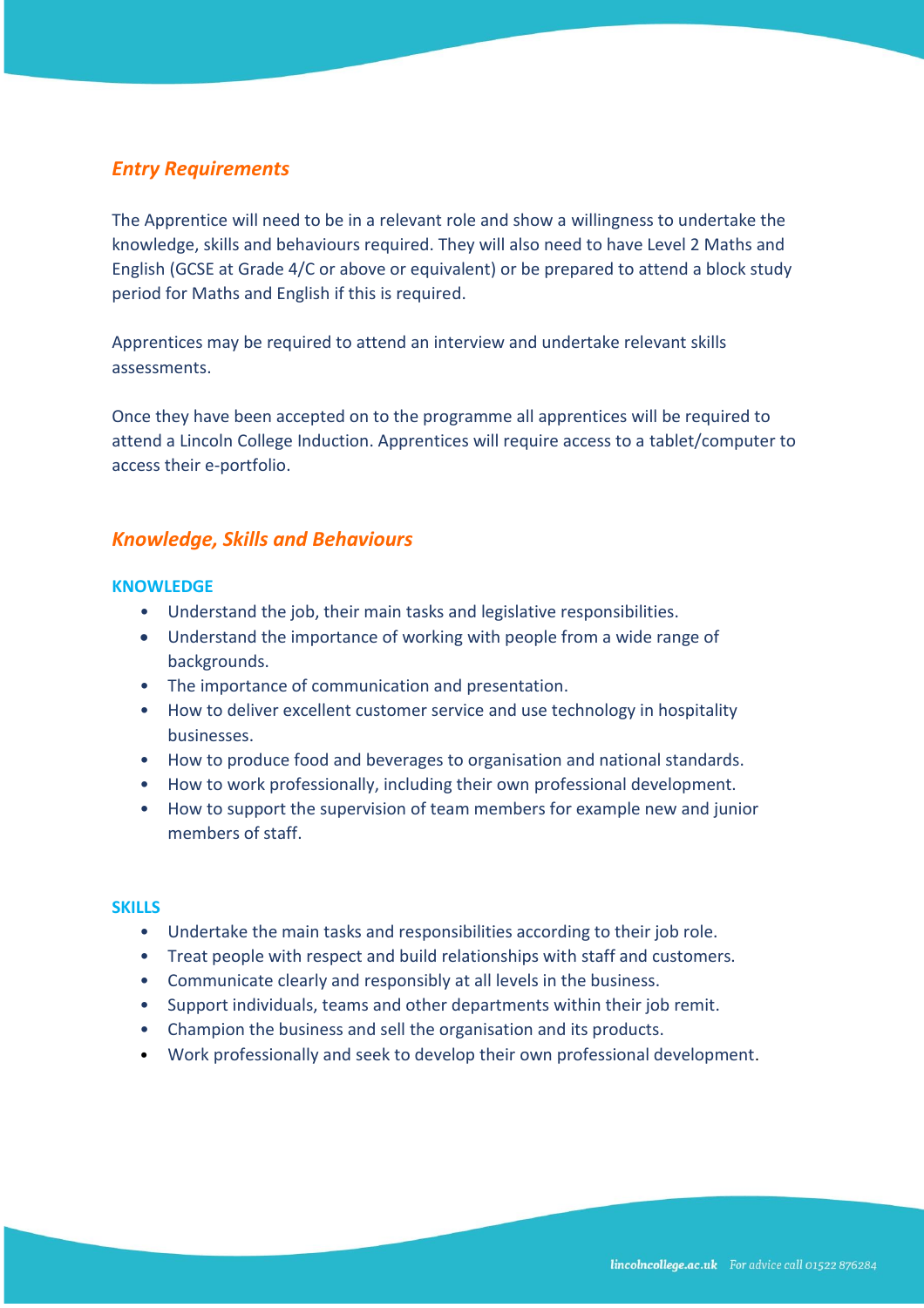#### **BEHAVIOURS**

- Use technology responsibly and take an interest in new developments.
- Work with integrity in a safe, honest and trustworthy manner.
- Demonstrate personal commitment to minimising the negative effect on the environment caused by work activities.
- Demonstrate good communication skills, successful business relationships and effective team working.
- Demonstrate a pride in their own job role and applying their knowledge and skills to provide high quality service.
- Operate in a fair and professional manner.

# *Assessment*

Assessment is done through a combination of practical tasks, written assignments, oral discussions and online tests throughout the programme.

- One to one support from a dedicated, professional assessor/instructor allocated to the learner for the duration of the programme.
- Work based assignments and projects to be completed in an e-portfolio.
- Case studies and in College course days as and when required for each learner.
- Job shadowing and mentoring, cross training in other departments.
- Employer led in-house training for mandatory subjects (e.g. Safeguarding, HACCP and Food Safety, Health and Safety, Legal Requirements such as Licensing Law and Trades Descriptions).
- Independent learning and research as directed by the assessor, relevant to the area of study and looking at the range of Hospitality businesses.
- Review of progress every 4-10 weeks with the Apprentice, Manager and Assessor, evaluating and contributing to what has been learnt and what the next steps to take are.

## *End Point Assessment*

### **End Point Assessment**

There will be an End Point Assessment (EPA) as the final stage of an Apprenticeship. The Apprentice must demonstrate their learning to an independent end point assessor and the overall grade available is distinction, pass or fail.